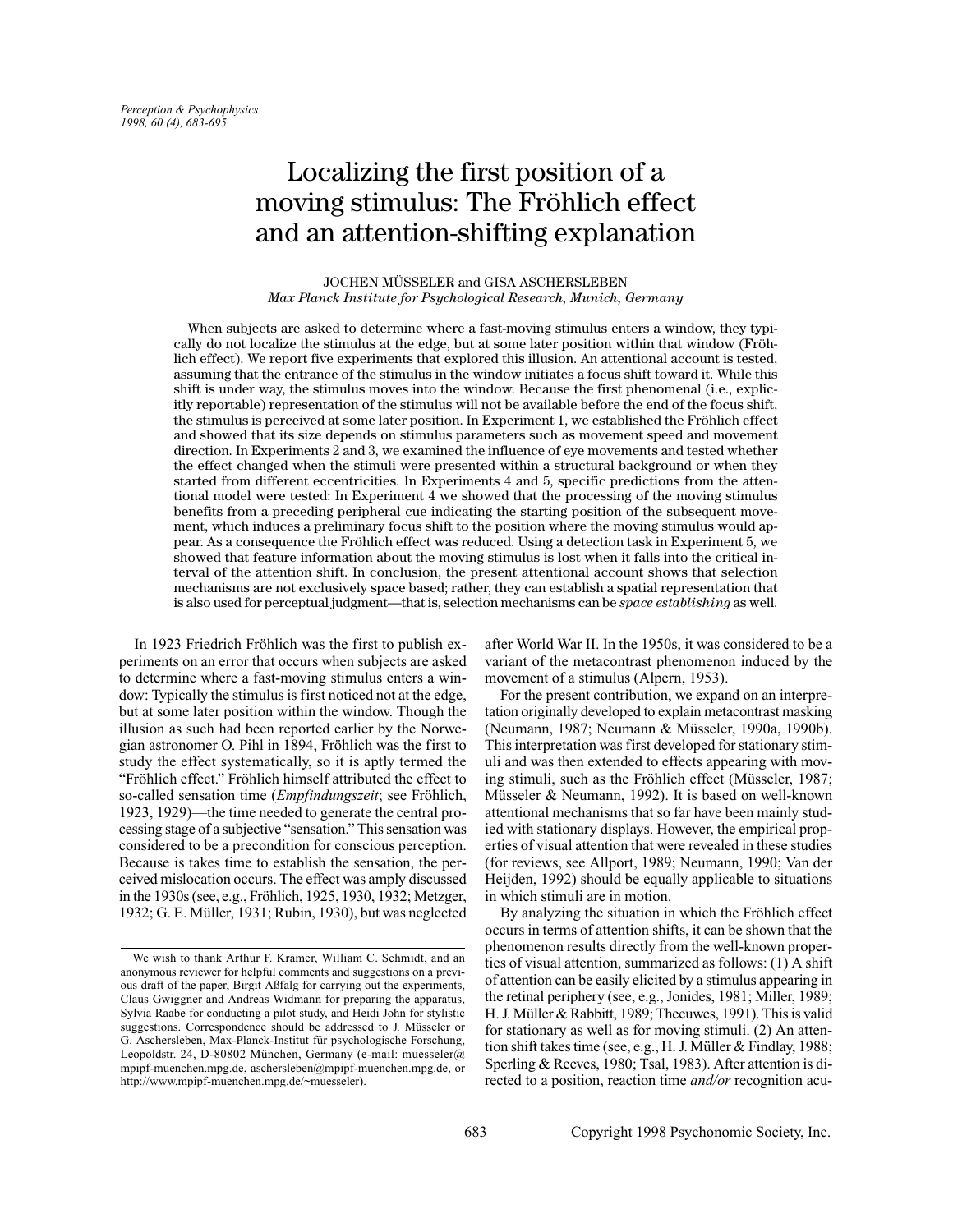ity is improved for a certain interval (see, e.g., Crawford & H. J. Müller, 1992; H. J. Müller & Rabbitt, 1989; Posner, 1980; Van der Heijden, Schreuder, & Wolters, 1985) before it is redirected after a period of at least 300 msec (cf. "inhibition of return"; Posner & Cohen, 1984). (3) A phenomenal representation of a stimulus is not available before the end of the attention shift. Therefore, locating and pointing to a stimulus requires focal attention being directed to it (see, e.g., Butler & Currie, 1986; Styles & Allport, 1986; for an overview, see Van der Heijden, 1992). As a consequence, subjects in a Fröhlich effect experiment have to shift their attention to the stimulus in order to estimate its location.

The stimulus in the Fröhlich effect display is moving, implying that after eliciting the attention shift, it will have moved a certain distance before it is reached by the attentional focus. If the first perceived position of the stimulus is determined after the completion of the focus shift, this stimulus location necessarily deviates from the position of its physical appearance. Or to rephrase the situation: When a moving stimulus enters the window, it initiates a focus shift toward itself. While this shift is under way, the stimulus moves into the window. The first phenomenal (i.e., explicitly reportable) representation of the stimulus will be available at the end of the focus shift. Hence, the stimulus cannot be perceived as it enters the window, but only at a later position. This is what is observed in the Fröhlich effect.<sup>1</sup>

Obviously, shifting attention to a stimulus implies at least some knowledge of the stimulus location prior to the start of the shift. However, this knowledge need not be perfect or—even if it is—it may be corrected and recalibrated after an attentional shift. In order to start shifting attention toward a stimulus, coarse knowledge about its position is sufficient. More precise information can be added during the shift, or "zeroing in" at the target can be accomplished by corrective shifts similar to corrective saccades (see Adam, Paas, Ekering, & van Loon, 1995). The attentional explanation as applied to the Fröhlich effect assumes that an attention shift can attain its target even if the latter moves during the shift. This requires some degree of flexibility in adjusting the shift after it has begun. In addition, if this explanation is valid, it implies that selection mechanisms are just space *based* (see, e.g., Tipper, Brehaut, & Driver, 1990; Tipper, Weaver, Jerreat, & Burak, 1994); rather, they also *establish* a spatial representation that is used for perceptual judgment (Müsseler, 1997; Müsseler & Aschersleben, 1996).

The given explanation of the Fröhlich effect is parsimonious in that it does not require new principles or constructs in addition to those already well known in visual attention. It simply applies them to both stationary stimuli and moving displays. On the other hand, the attentional explanation given in this paper is also potentially fruitful for the study of visual attention. As we will show, an analysis of the Fröhlich effect in attentional terms permits us to test several hypotheses about visual attention. Moreover, this explanation relates two fields of research, motion perception and visual attention. The majority of research combining these two topics has been done on illusory motion; here, attentional mechanisms were applied to explain these phenomena (e.g., Hecht, 1995; Hikosaka, Miyauchi, & Shimojo, 1993a, 1993b; Horowitz & Treisman, 1994; Stelmach, Herdman, & McNeil, 1994; Yantis & Gibson, 1994). In other studies, moving stimuli were used to investigate the question of whether attention is object based or space based (e.g., Tipper et al., 1990, 1994), or if motion serves as a feature to detect targets in visual search tasks (e.g., Driver, McLeod, & Dienes, 1992a, 1992b; McLeod, Driver, Dienes, & Crisp, 1991). Fewer studies made use of attentional mechanisms to explain perceptual errors due to real movements (e.g., Baldo & Klein, 1995; Hayes & Freyd, 1995; Müsseler, 1987; Müsseler & Neumann, 1992).

In the present experiments, we used a computer display to generate the stimuli, in contrast to the mechanical devices of earlier Fröhlich effect studies. The advantage is that the moving stimulus appears unpredictably in time and space on the screen without a starting point that is permanently visible and objectively perceivable (as the window edge would be). Therefore, an estimation of the perceived first location directly reflects the illusion, particularly because the subjects are not aware of their systematic error. However, on a computer-controlled display, a moving stimulus can never be generated continuously. Continuous movement is suggested by successive spatial displacements of a stimulus. This impression of continuous movement is more convincing the smaller the spatial displacement and the higher the vertical retrace rate of the monitor.

The following five experiments examined whether the attentional account described above is valid for moving stimuli like those generating the Fröhlich effect. Experiment 1 was designed to establish the existence of the Fröhlich effect with a computer-generated presentation and to test whether its size depends on stimulus parameters such as movement speed and movement direction. In Experiments 2 and 3, we examined the influence of eye movements, structural background, and different eccentricities of the starting position. In Experiments 4 and 5, we checked further predictions of the attentional account. In the General Discussion, the findings are summarized and alternative explanations of the Fröhlich effect are discussed.

# **EXPERIMENT 1**

One characteristic feature of the Fröhlich effect is its dependence on movement speed: The higher the velocity of the stimulus, the larger the Fröhlich effect (Fröhlich, 1923; see also Müsseler & Neumann, 1992). This result is in accordance with our attentional account in that—during an attention shift that takes a certain time—a faster stimulus covers a greater distance than a slower stimulus. Thus, at the end of the focus shift, the perceived first position of the stimulus should be dependent on movement speed. In the first experiment, we tried to establish the existence of the Fröhlich effect with a computer-generated presentation and to replicate its dependence on movement speed. Further, we examined whether the Fröhlich effect varies with respect to movement direction—that is, whether the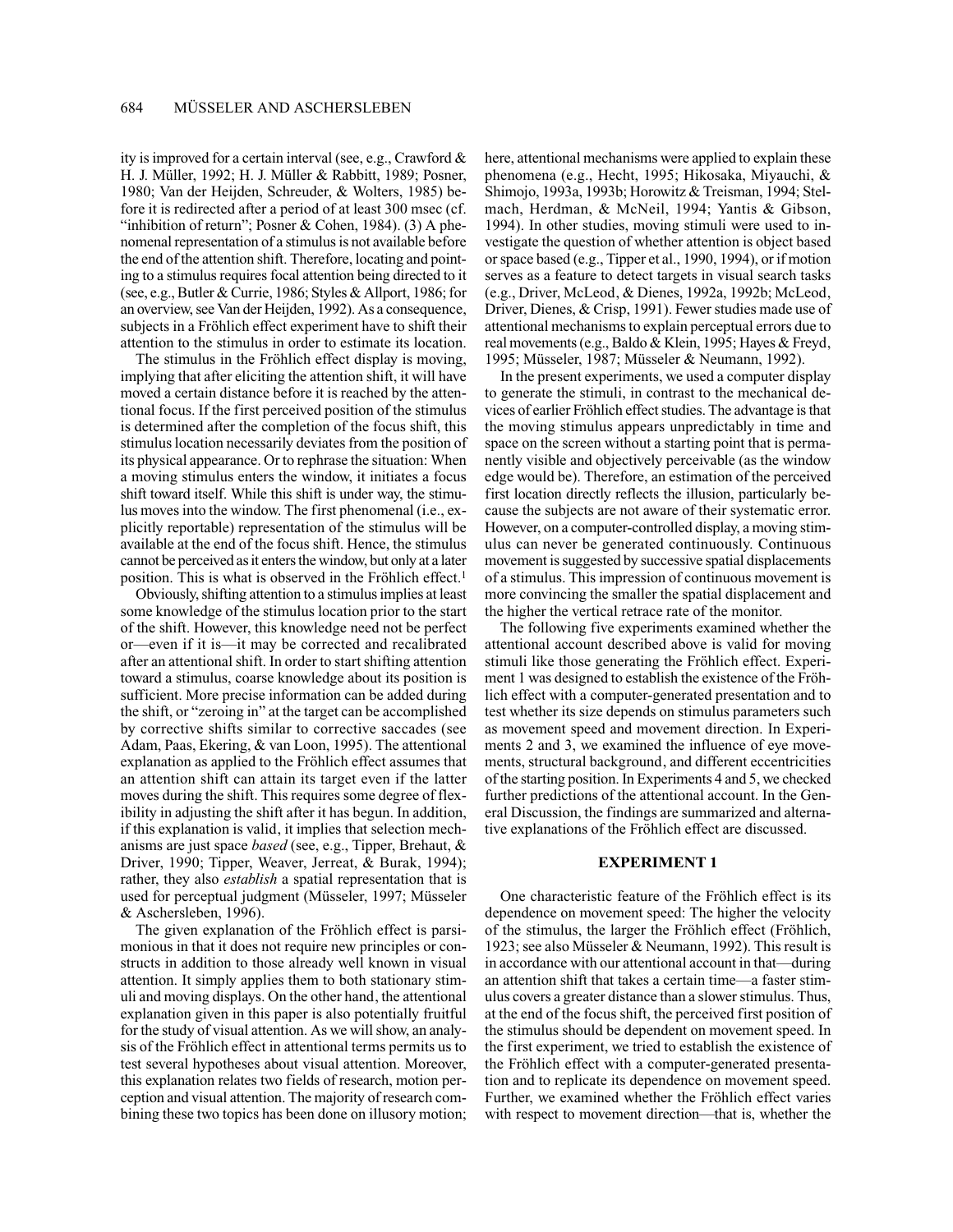

**Figure 1. Stimulus presentation in the experiments. Subjects fixated a cross in the middle of the screen and a moving stimulus appeared to the left or the right of the fixation cross. Subjects' task was to move the cursor to the position where they had seen the stimulus for the first time. Background scales were presented in Experiment 2 only.**

effect discriminates between the stimulus moving toward or away from the fovea (foveopetal vs. foveofugal movements). The results were contrasted with a stationary stimulus condition in which a single flash was presented at the starting position only. The purpose of this control condition was to determine subjects' precision in localizing spatial positions.

#### **Method**

**Apparatus and Stimuli**. The experiments were carried out on a laboratory computer (Rhothron rho-prof 200) and a high-speed 20 in. monitor with black-on-white projection (Philips C2082DAS/II). The monitor's luminance was approximately 41  $\text{cd/m}^2$ , and the rest of the room was dimly lit. As moving stimuli we used horizontally striped rectangles (0.5° wide  $\times$  1.0° high) that consisted of 16 equally sized black-and-white lines. Thus, their luminance was reduced to 19 cd/m2. Stimuli were presented randomly at two different starting positions of about 6º to the left or to the right of a central fixation cross. The exact starting position varied  $6^{\circ} \pm 0.5^{\circ}$  to prevent subjects from always estimating the same position (Figure 1).

The stimulus movement was induced by shifting the rectangle 0.275º to the left or right with every vertical retrace of the monitor. In the present experiment, two vertical retrace rates were used—52 and 160 Hz. The movement distance made 5.5º in each direction; that is, absolute movement times were 383 msec for the slow and 125 msec for the fast retrace rate. Therefore, different movement velocities were induced by using identical spatial stimulations but different temporal presentation rates.

The subject's head was placed on a chin and forehead rest 50 cm in front of the monitor. For subjects' judgments, an adjustment cursor was used that was identical to the stimulus and whose home position was on the fixation cross. Subjects could move this cursor horizontally with the computer mouse.

**Design**. Stimuli moved randomly to the right or the left starting from the (randomly selected left or right) peripheral starting position; that is, movements were directed either toward or away from the foveal fixation cross (foveopetal vs. foveofugal movements). In the control condition, each stimulus was presented for one vertical retrace only (single-flash presentations). These conditions were presented in random order. The two speed conditions (retrace rates of 52 vs. 160 Hz) were presented blockwise; that is, half of the subjects were first confronted with the 52-Hz condition and then with the 160-Hz condition; for the other half of the subjects this sequence was reversed. Forty-eight repetitions per subject were gathered within each cell of the design. In total, the subjects underwent 288 trials.

**Procedure**. The central fixation cross with the home position of the cursor was visible throughout the experiment. Each trial began with an auditory warning signal (1000 Hz for 50 msec), and after 1 sec the stimulus appeared to the left or to the right of the fixation cross. The instruction stressed that subjects should concentrate on the fixation cross during the whole movement. After stimulus presentation, subjects had to move the cursor to the position where they had perceived the beginning of the movement (or to where they had seen the single-flash presentation).

During the adjustment phase of the cursor, eye movements were allowed. After the perceived position was localized, a mouse buttonpress confirmed the adjustment, and the cursor was moved back to the home position. The experimental procedure was self-paced; that is, the next trial was initiated only after a further mouse click, with a programmed 1-sec delay. To familiarize subjects with the task, a training block consisting of 15 trials was presented at the beginning. The experiment lasted about 30 min, including short breaks.

**Subjects**. Nine female and 2 male students at the University of Munich who ranged in age from 19 to 33 years (*M* = 26.8 years) were paid to participate in the experiment. They reported normal or corrected-to-normal vision.

# **Results**

As a dependent variable, the perceived mislocation was computed as the difference between the adjusted and the real first position of the stimulus with respect to movement direction. Positive values stand for errors in the direction of the movement. In the flash condition, negative values indicate more foveal adjustments.

Mean values were computed for every subject and each condition separately. The results of the experimental conditions were entered into a  $2 \times 2$  repeated measures analysis of variance (ANOVA) with the factors movement speed (52 vs. 160 Hz) and movement direction (foveopetal vs. foveofugal). As expected, the Fröhlich effect—that is, the amount of mislocation—was greater under conditions with higher movement speed  $[F(1,10) = 8.81, MS_e = 21.51,$  $p = .014$ ; see Figure 2]. Additionally, an effect of the movement direction was observed; the mislocation was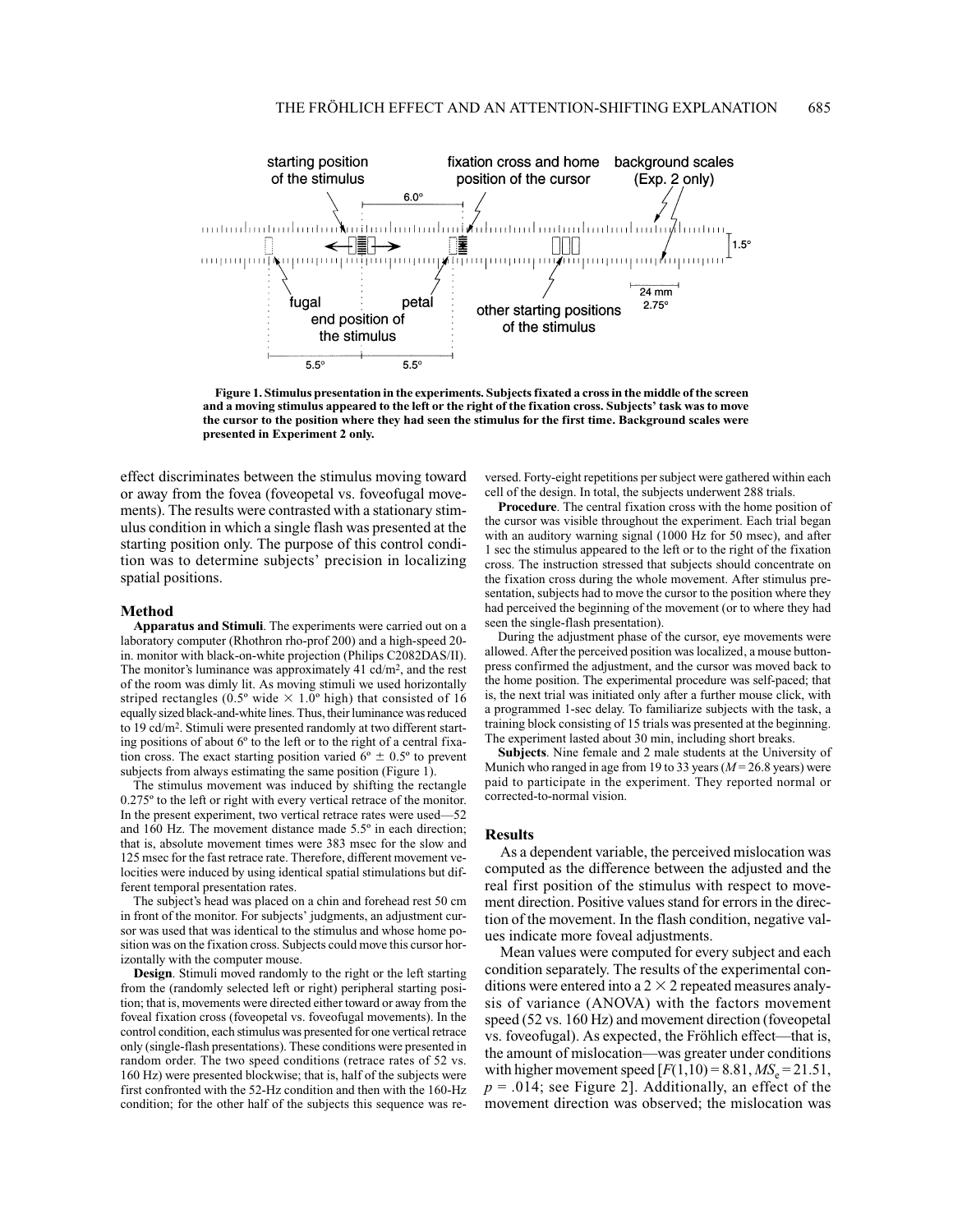

**Figure 2. Mean mislocations and standard errors (between subjects) of the first position of a moving stimulus in the direction of the movement (size of Fröhlich effect). In the flash condition, negative values indicate more foveal adjustments (Experiment 1,** *N* **= 11; each bar corresponds to 48 observations for each subject).**

greater with foveofugal movements than with foveopetal movements  $[F(1,10) = 11.42, MS_e = 135.28, p = .007]$ . No interaction between these variables was found.

The localizations of the single-flash presentations revealed that subjects were very good at localizing nonmoving stimuli. There was only a small tendency toward more foveal judgments, and this tendency increased if the presentation time was determined by one vertical retrace in the 160-Hz condition (presentation time 6.25 msec) as compared with the 52-Hz condition (presentation time, 19.15 msec,  $t = 2.50$ ,  $p = .032$ , two-tailed).<sup>2</sup>

# **Discussion**

In the present experiment, we established the existence of the Fröhlich effect by using a computer-generated presentation. Subjects tended to make mislocation errors in the direction of the movement when they were asked to judge the starting position of a fast-moving stimulus, whereas they were quite precise in judging a stationary stimulus flash. In addition to this general finding, there were three main results that should be discussed: (1) the dependence of the Fröhlich effect on movement speed, (2) the foveopetal– foveofugal difference, and (3) the results of the control condition.

As expected, the Fröhlich effect increased with movement speed, as described earlier by Fröhlich (1923), and as predicted by our attentional account (Müsseler & Neumann, 1992). During an attention shift, a faster stimulus covers a greater distance than does a slower stimulus, and the amount of mislocation increases correspondingly.

Before we attempt to explain the second result—the foveopetal–foveofugal difference—we focus on the results of the control condition. The single flash in the control condition produced a small but reliable tendency for more foveal mislocations (at least in the 160-Hz condition). Similar or closely related findings have been reported by, for example, Hagenaar and Van der Heijden (1997); Mate-

eff and Gourevich (1983); Müsseler, Van der Heijden, Mahmud, Deubel, and Ertsey (1998); O'Regan (1984); Rose and Halpern (1992); and others. It is beyond the scope of the present paper to account for this effect (for an overview, see Skavenski, 1990), but this tendency modified the results observed under the experimental conditions. As noted, the Fröhlich effect was significantly larger with foveofugal movements than with foveopetal movements. This result was modulated by the general foveal tendency in the following way. Imagine that there is no Fröhlich effect with moving stimuli at all, but only the tendency for foveal mislocations. In that case, foveopetal movements should show a mislocation in the direction of the movement (similar to the Fröhlich effect), and foveofugal movements should show a mislocation in the opposite direction (contrary to the Fröhlich effect). Thus, in our experiment it might be that for foveopetal movements the amount of the Fröhlich effect is overestimated whereas for foveofugal movements it is underestimated, resulting in an even larger difference between conditions. On the other hand, the mislocations of the single flash are relatively small compared with the differences between the mislocations of the foveopetal and foveofugal movements.

At first sight, this foveopetal–foveofugal difference is in accordance with the old idea that visual attention acts like a spotlight on a stage whose contents receives prioritized processing and that the spotlight *moves* with constant velocity from one position of the visual field to another (see, e.g., Posner, 1980; Posner & Cohen, 1984; Shulman, Remington, & McClean, 1979; Tsal, 1983). In the foveopetal condition, the stimulus movement and the attention shift toward it are in opposite directions, "going toward and meeting" at some point. In the foveofugal condition, they follow the same direction, and the shift has to "catch up" with the stimulus movement. If there were a spotlight moving in a continuous fashion through the visual field, the "catching-up" process would take longer than the "goingtoward" process of spotlight and stimulus; thus the Fröhlich effect should be greater with foveofugal movements than with foveopetal movements. This is indeed reflected in the results. However, although this interpretation would be a plausible one, more recent findings cast serious doubts on the spotlight idea of attentional focus (e.g., Chastain, 1991; Driver & Baylis, 1989; Müsseler, 1994; Shepherd & Müller, 1989; Sperling & Weichselgartner, 1995). In Experiments 3 and 4, we return to that assumption and put it to another test by manipulating the distance between the focal starting position and the position from which the stimulus is starting.

The foveopetal–foveofugal finding might also reflect low-level processing differences rather than central attentional ones. It has been discussed, for example, that the retinal system and its subsequent processing units might have a lower sensitivity threshold for foveofugal movements than for foveopetal movements (Mateeff & Hohnsbein, 1988; Mateeff et al., 1991). Furthermore, an additional location error may originate from differences in the eccentricity: The adjustment of the mouse cursor was not as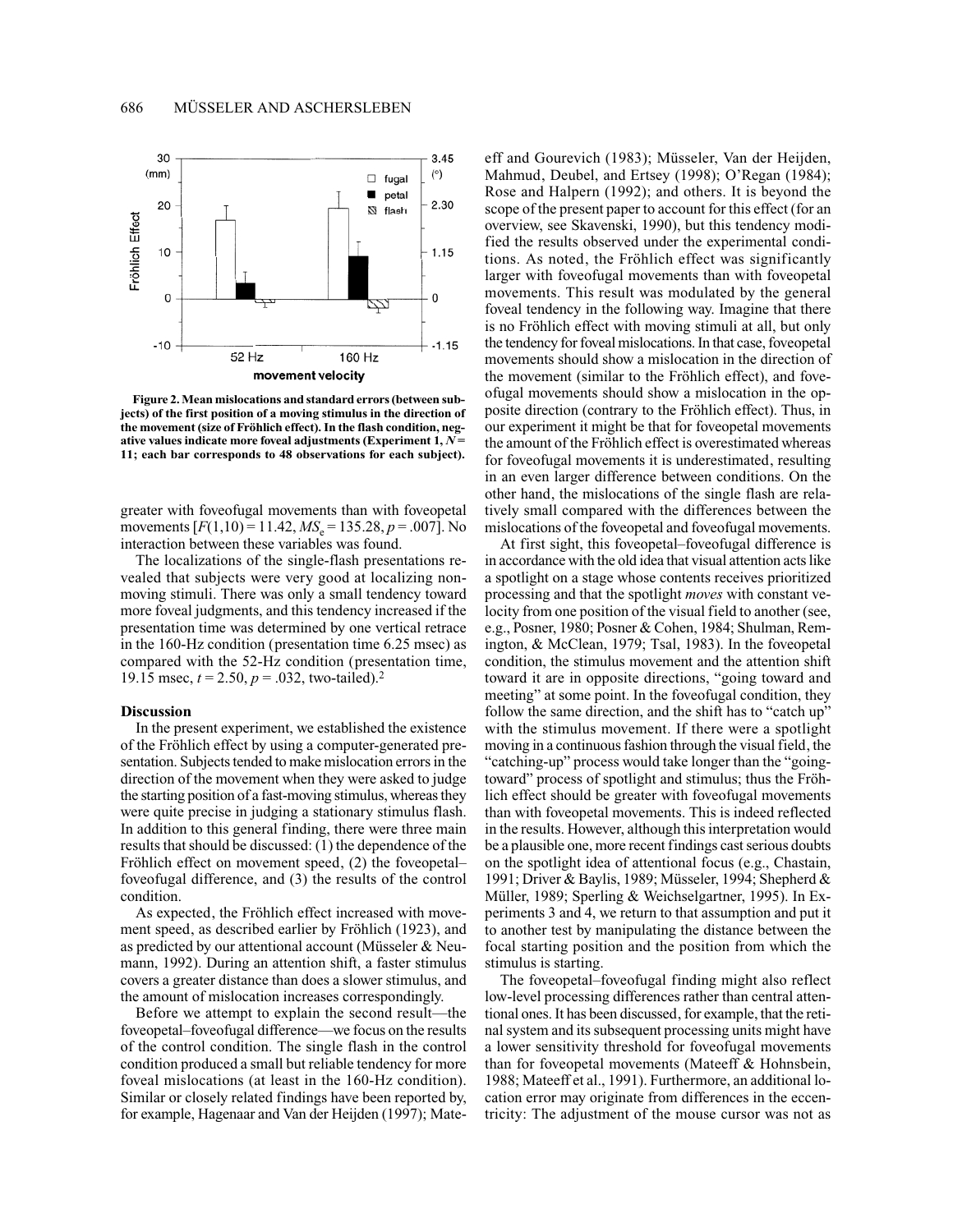

**Figure 3. Mean mislocations and standard errors (between subjects) of the first position of a moving stimulus in the direction of the movement (size of Fröhlich effect, Experiment 2,** *N* **= 11; each bar corresponds to about 48 observations for each subject).**

much in the retinal eccentricity with foveopetal movements as with foveofugal movements. This may increase an error tendency and, again, point to a low-level explanation. We return to this issue in Experiment 3, in which we tested whether eccentricity influenced the amount of the mislocation. In Experiment 2, we examined two further variables that might have caused the mislocations—the influence of eye movements and the effect of a structured visual background.

# **EXPERIMENT 2**

In Experiment 1, it was emphasized that subjects focus on the fixation cross during stimulus movements, and at least with the high-movement speed, the presentation time of the stimulus was by far too short (125 msec) to initiate eye movements or even capture the stimulus with the eyes. However, this does not exclude the possibility that the observed mislocations were influenced or even evoked by subsequent eye movements, especially since subjects were free to move their eyes while adjusting the cursor. If subjects executed saccades in the adjustment phase, then the internal spatial map was updated with respect to the new fixation. It is possible that this updating is susceptible to errors that might grow, as it were, into the Fröhlich effect. Even though the concrete error mechanism would need specification, in this case the effect had to be located in the adjustment phase, with eye movements as the critical premise. To test this response-bias assumption, in the present experiment we introduced two eye-movement instructions for the adjustment phase—one to fixate the cross throughout and the other to move the eyes on stimulus presentation, which meant that eye movement did not start before the end of the stimulus movement because of the short presentation time (125 msec). If the response-bias assumption is valid, the size of the Fröhlich effect should be sensitive to this experimental variation.

A related question results from the observation that saccadic eye movements are known to be more accurate in a structured visual context than with a homogeneous background (see, e.g., Collewijn, Erkelens, & Steinman, 1988; Lemij & Collewijn, 1989). One possible reason is that a target is easier to locate if its position is determined relative to its context. If this is true for moving stimuli as well, then this offers another variable that might influence the Fröhlich effect: it may be smaller when stimuli are presented against a structural background than against a nonstructured background.

## **Method**

**Stimuli**. Stimulus presentation was the same as in Experiment 1 with the following exceptions. Only foveofugal movements were presented with a monitor-retrace rate of 160 Hz. The background consisted of two cm scales, with one scale appearing just above the movement course of the stimulus, the other scale just below (separated by 1.5º; see Figure 1).

**Control of eye-movement instructions**. The horizontal position of the left eye was monitored with a head-mounted, infrared, light-reflecting eyetracking device (Skalar Medical B.V., IRIS Model 6500). As in Experiment 1 the subject's head was fixed by means of a chinrest 50 cm in front of the monitor. The eye-movement modulated signal was bandpass, demodulated, and low-pass filtered (DC 100 Hz, 3 dB) and then digitized at a rate of 250 Hz with a PC (via a DataTranslation card, DT 2821). Calibration of the monitor was accomplished by having the subject fixate at seven evenly spaced digits across the screen.

Saccadic eye movements were detected by analyzing the eyemovement signal so that we were able to discover at least the occurrence of saccades larger than 1º of visual angle. If a saccade was detected during a trial under the fixation instruction (see below), the corresponding data were excluded from further analyses. Trials under the eye-movement instruction were excluded if no saccades were detected. Exclusions were necessary in 9.2% of the trials.

**Design and Procedure**. The experiment was run in four successive blocks resulting from the factorial combinations of "with versus without background" and "eye-fixation versus eye movement instruction." After initiating a trial by pressing a mouse button, subjects in the eye-fixation condition had to concentrate on the fixation cross and to hold fixation in the cursor's adjustment phase. Between trials, subjects were free to move their eyes and to relax whenever they wanted. This was also emphasized in the eye-movement condition, in which subjects were instructed to move their eyes toward the first position of the stimulus on presentation of the moving stimulus.

The sequence of blocks was randomized for each subject. Altogether, subjects were presented with 48 trials within each block. The entire experiment lasted approximately 75 min, including training trials.

**Subjects**. Eleven subjects were paid to participate. Their mean age was 24.5 years, with a range of 20–38 years.

#### **Results**

Under conditions without a structured background, the Fröhlich effect remained nearly unchanged, independently of whether the instruction was to maintain fixation or to move the eyes toward the first position of the stimulus. This was true under the condition with a background presentation as well, but only when the eyes were fixated; under the condition in which eye movements were combined with a structured background, the effect was smaller (Figure 3).

This result was confirmed by the significant interaction between both factors  $[F(1,10) = 10.71, MS_e = 6.41, p =$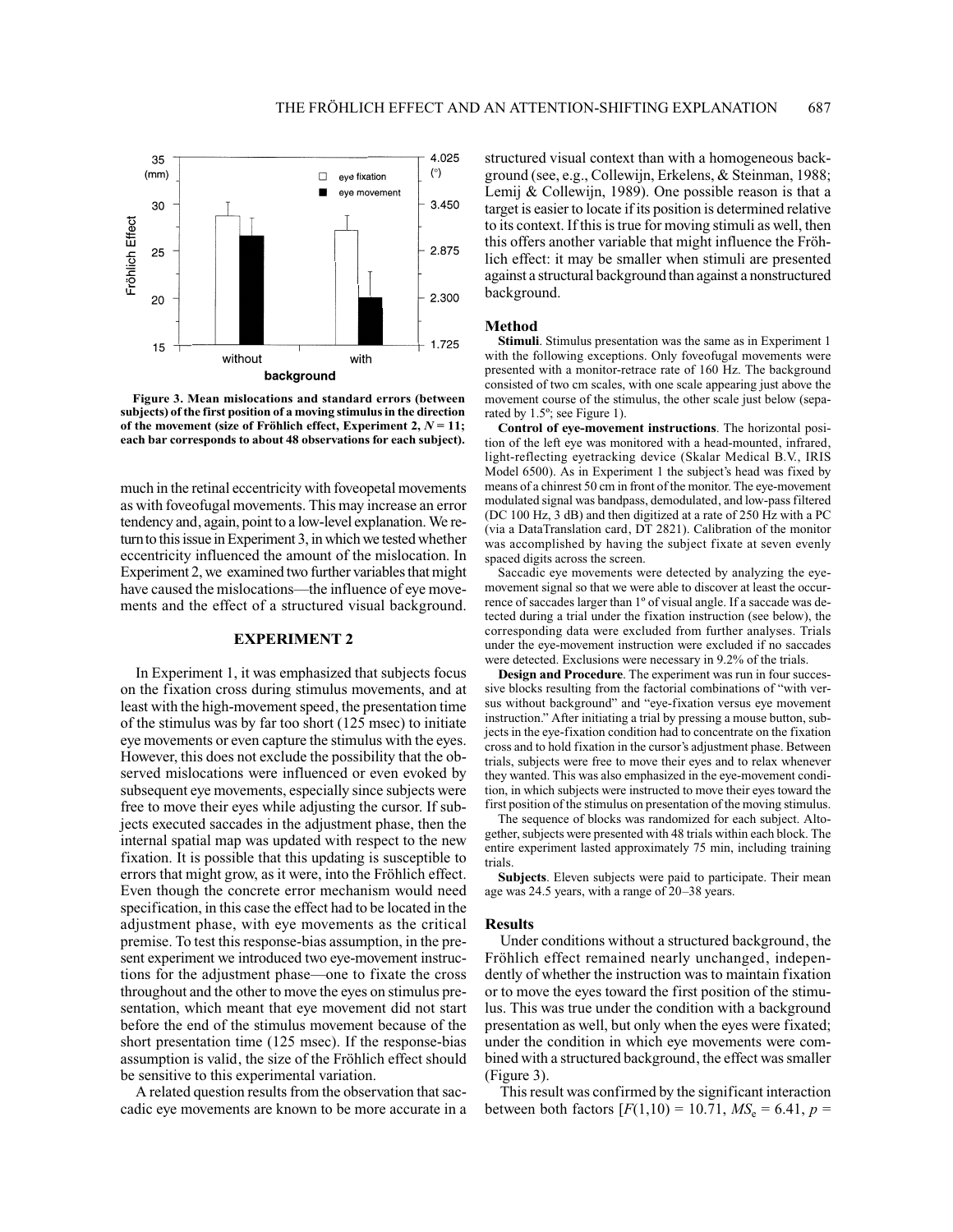

**Figure 4. Mean mislocations and standard errors (between subjects) of the first position of a moving stimulus in the direction** of the movement (size of Fröhlich effect, Experiment  $3, N = 12$ ; **each bar corresponds to 40 observations for each subject).**

.008]. Additionally, the main effect of background was significant  $[F(1,10) = 24.78, MS_e = 7.57, p = .001]$ , but a subsequent Scheffé test showed that the only significant difference between means was produced by the combined condition—that is, with eye movements *and* a structured background (critical Scheffé difference of 3.35 mm and  $0.38^\circ, p < .01$ ). All other comparisons among means were not significant (each  $p > .05$ ).

#### **Discussion**

The results clearly indicate that the Fröhlich effect does not originate from factors determined by eye movements and that it does not disappear when a structured visual background is presented. It is, however, reduced when these two components are combined. A possible explanation comes from the well-known finding that saccades usually undershoot their target by approximately 10% (see, e.g., Becker & Fuchs, 1969; Deubel, Wolf, & Hauske, 1982; Henson, 1979), but this undershooting is reduced to 5% or less when a structured visual background is presented (Collewijn et al., 1988; Lemij & Collewijn, 1989). Obviously this accuracy increase might influence possible location tasks and thus decrease the Fröhlich effect. On the other hand, it did not lead to an elimination of the effect in the present experiment.

# **EXPERIMENT 3**

The difference in the amount of the mislocation under foveofugal and foveopetal conditions (Experiment 1) might be explained under an assumption that the focus of attention moves *continuously* through the visual field. As argued in the discussion of Experiment 1, the "catchingup" process (with foveofugal stimulus movements) is assumed to take longer than the "going-toward" process (with foveopetal stimulus movements) of focus and stimulus. However, as already mentioned, this spotlight assumption is controversial.

The present experiment was designed to test this assumption by manipulating the distance between the assumed starting position of the focus (i.e., the fixation point) and the position from which the moving stimuli were starting. With the spotlight assumption, it should take more time to reach more eccentric starting positions than less eccentric ones. Thus the Fröhlich effect should increase as well. The alternative attentional account assumes that the attentional focus does not move in a continuous manner through the visual field; rather, the attention shift is supposed to be time invariant (Eriksen & Murphy, 1987; Kwak, Dagenbach, & Egeth, 1991; Müsseler, 1994; Remington & Pierce, 1984). In that case, the amount of the mislocation should be independent from any variation of eccentricity.

# **Method**

**Stimuli**. As in the previous experiment, only foveofugal movements were presented with a monitor-retrace rate of 160 Hz. Relative to the fixation point the stimuli could start at eccentricities of 2.7°, 4.4°, and 9.5° in the left visual field and  $1.0^\circ$ , 6.1°, and 7.8° in the right visual field.

**Design and Procedure**. All subjects were presented the six different starting positions in a completely randomized sequence. Subjects were confronted with 40 trials per condition. The entire experiment lasted approximately 30 min.

**Subjects**. Twelve subjects were paid to participate. Their mean age was 27.5 years, with a range of 22–38 years.

## **Results and Discussion**

A one-way ANOVA with repeated measures did not show any effect of different eccentricities  $[F(5,55) = 0.26,$  $MS<sub>e</sub> = 35.94, p = .935$ ; see Figure 4. An additional trend analysis also failed to indicate a systematic tendency toward a linear or higher order relationship in the means (all *p*s .25). Thus, the time needed for the focus shift seems to be somewhat independent from the eccentricity of its end position. We have to conclude that the focus shift takes some time to reach the moving stimulus after being initiated by its appearance, but that this time is constant for different physical distances. On the other hand, a shift in terms of a continuous linear movement—that is, with constant velocity through the visual field (as assumed by the spotlight metaphor)—can be ruled out for the present data and, as a consequence, for the foveofugal–foveopetal difference reported in Experiment 1 as well. We return to this point in the General Discussion.

In the present experiment, the final position of the assumed attention shift was varied. In the following experiments we examined the extent to which the time needed for the shift is independent of its starting position.

## **EXPERIMENT 4**

The aim of this experiment was to provide further support for our attentional explanation of the Fröhlich effect by varying the starting position of the attention shift. Our assumption is based on the idea that the appearance of a moving stimulus initiates a focus shift toward the stimulus, and while this shift is under way, the stimulus moves into the scene. Under this assumption, the processing of the mov-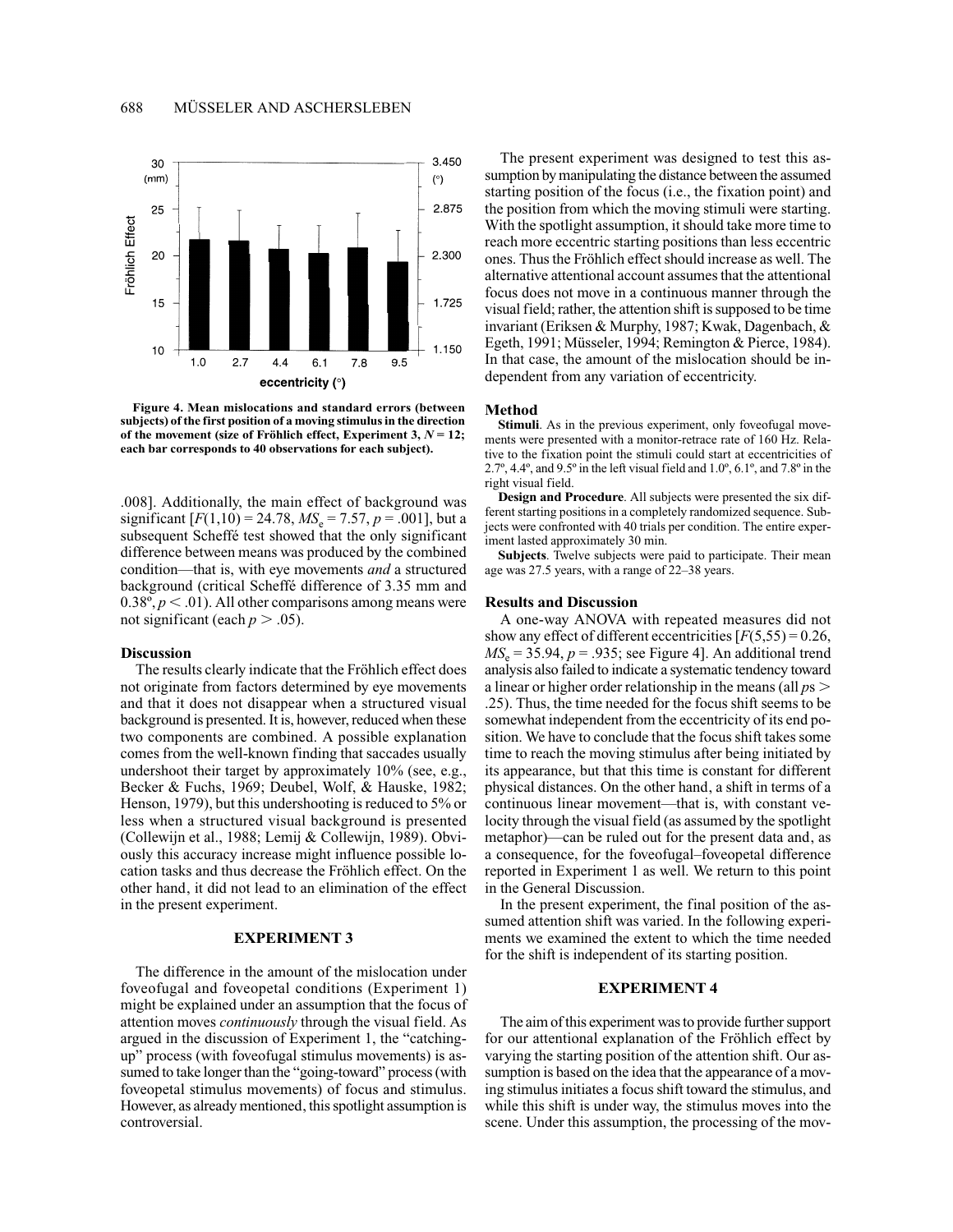

**Figure 5. Mean mislocations and standard errors (between subjects) of the first position of a moving stimulus in the direction of the movement (size of Fröhlich effect). Bars represent differ**ent cue conditions (Experiment 4,  $N = 16$ ; each bar corresponds **to 60 observations for each subject).**

ing stimulus should benefit from a preceding peripheral cue that announces the following movement and thus induces a preliminary focus shift to the position where the stimulus will appear. As a consequence, the Fröhlich effect should be reduced. This is assumed for a cuing condition in which the cue provides valid spatial information.

On the other hand, there are specific predictions for conditions with an invalid cue as well. If the cue is invalid (e.g., contralateral to the position where the moving stimulus will appear) and if we assume that the time needed for the attentional focus shift is somewhat independent of physical distances, then the size of the Fröhlich effect should be the same as when there is no cue. Furthermore, the Fröhlich effect should be greater under both the no-cue condition and the invalid-cue condition than in valid-cue conditions.

# **Method**

**Stimuli**. Stimulus presentation was based on that in the previous experiments. The cue consisted of two horizontally arranged bars, each 0.62º long and separated vertically by 1.99º. The upper bar appeared just above the movement course of the stimulus, the lower one just below it. The cue appeared for 25 msec with a 125-msec stimulus onset asychrony (SOA) between cue and moving stimulus. This time interval usually induces peripheral cuing effects that improve performance in identification tasks or reaction time tasks (see, e.g., Müsseler, 1994; Van der Heijden et al., 1985).

**Design and Procedure**. With respect to the fixation cross, the cue and the stimulus were presented either in the same or in the opposite visual field (ipsilateral- and contralateral-cue conditions, respectively). In the ipsilateral condition, the cue was spatially valid. Here, three minor eccentricity deviations were presented: (1) The cue appeared exactly at the horizontal position where the stimulus started; (2) the cue appeared 0.55º shifted to the fovea; or (3) the cue appeared 0.55º shifted to the periphery. These minor cue deviations from the exact starting positions were necessary; otherwise subjects could choose the strategy of adjusting the mouse cursor to the cue position only.

The invalid-cue condition was specified by presenting the cue at the contralateral position; that is, the cue and the moving stimulus

were given with identical eccentricity but on either side of the fixation cross. Further, a control condition was introduced with no cue at all. Each of these five conditions (three valid ipsilateral positions, one invalid contralateral position, and one no-cue condition) was presented with equal probability. Therefore, a valid cue appeared in 60% of the trials.

The experimental procedure was basically the same as in the previous experiments. Subjects were instructed to ignore the cue and to concentrate on the fixation cross until the end of the movement. Altogether, subjects were confronted with 60 trials per condition in a completely randomized order.

**Subjects**. Sixteen subjects were paid to participate in the experiment. Their mean age was 26.4 years, with a range of 20–37 years.

#### **Results**

A one-way ANOVA with repeated measures revealed a significant difference between conditions  $[F(4,60) =$ 11.35,  $MS_e = 9.02$ ,  $p < .001$ ]<sup>3</sup> The main finding was that the Fröhlich effect was clearly smaller under conditions with valid (ipsilateral) cues than under conditions with invalid (contralateral) cues or with no cue at all (Figure 5).

A comparison among means using a Scheffé test exhibited no differences between the valid-cue conditions  $(p > .25)$ . Furthermore, the difference between the invalid-cue and the no-cue conditions was not statistically significant ( $p > .25$ ). The only reliable differences were those between the valid-cue conditions, on the one hand, and the invalid- and no-cue conditions, on the other hand (critical Scheffé difference of 3.38 mm and 0.39º, respectively;  $p < .05$ ).

## **Discussion**

The main finding is that under conditions with a valid cue, the Fröhlich effect was clearly smaller than in conditions with an invalid cue or no cue at all. In attentional terms that means: Under conditions in which no attention shift was needed (valid-cue conditions), there was less mislocation than in conditions in which the shift could be initiated only by the appearance of the moving stimulus (invalid- and no-cue conditions). This has to be interpreted in such a way that the valid cue already initiated a focus shift to the correct position and therefore resulted in a reduction of the Fröhlich effect.

Nevertheless, the reduction was rather small and the Fröhlich effect was far from vanishing altogether. One reason might be that the time between the appearance of the cue and the onset of the stimulus (with an SOA of 125 msec) was too short to *complete* the attention shift. Although latency studies have indicated an advantage with a 100 msec cuing period (e.g., Crawford & H. J. Müller, 1992; Müsseler, 1994), identification task studies point to an optimal peripheral cuing time of 175 msec (e.g., H. J. Müller & Rabbit, 1989). In any case, in our experimental situation it is possible that the attention shift was still under way when the stimulus showed up. In that case, of course, the Fröhlich effect could be merely reduced. Possibly, too, an attention shift is not completely decoupled from the feature analysis. Because cue and stimulus are two different objects with different features, they could need at least minimally divergent attentional allocations. The fact that these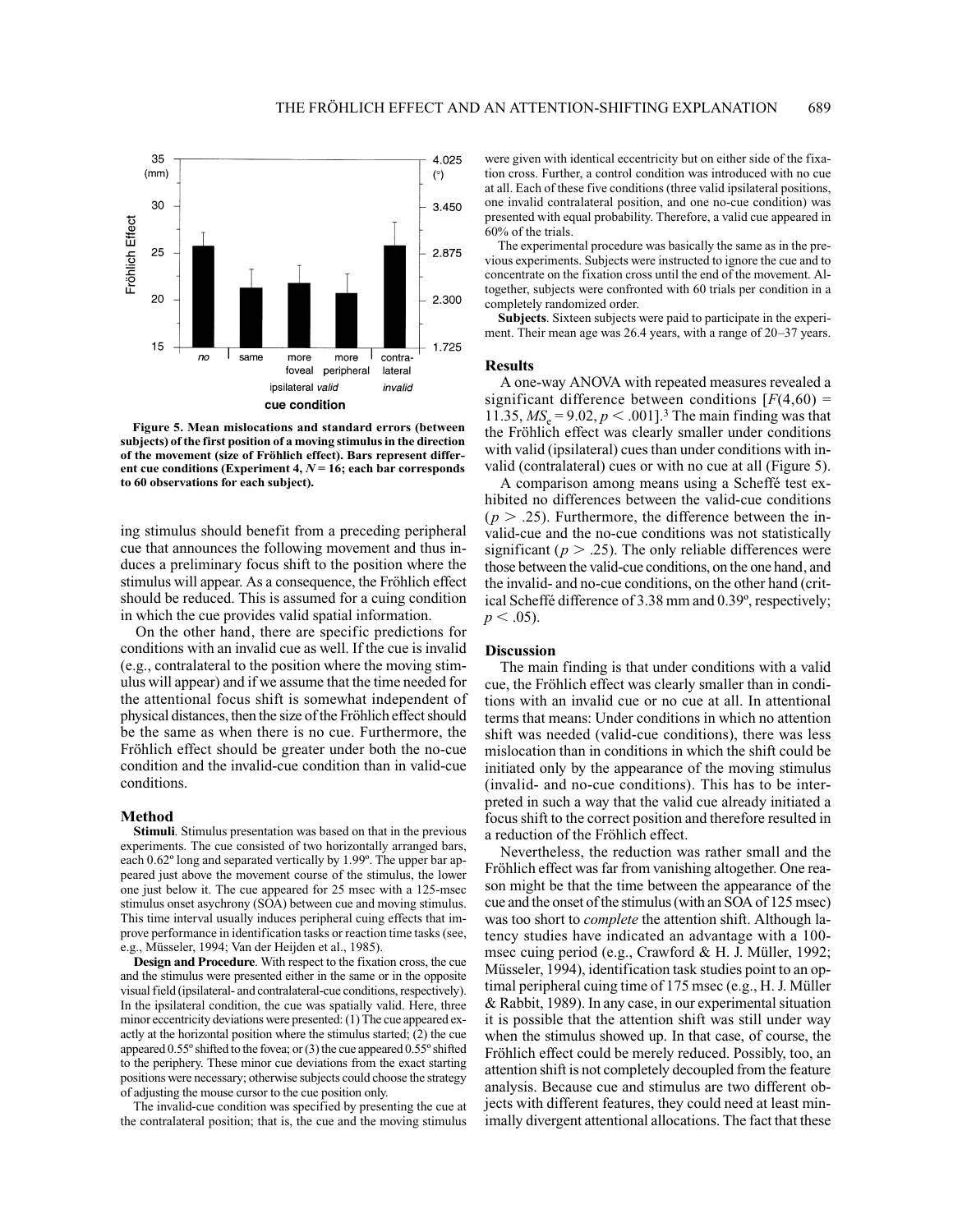allocations are not only specified by the spatial position of cue and stimulus may prevent the effect from vanishing, too. We return to that point in the General Discussion.

Taken together with the results obtained in Experiment 3, in which no influence of eccentricity on the amount of mislocation was observed, we now can conclude that the spotlight idea cannot account for effects observed with stimuli in motion: Because there was no difference between the invalid-cue and the no-cue conditions in the present experiment, it would seem that the attention shift does not "move" continuously from the cue toward the position of the moving stimulus (see Chastain, 1991; Shepherd & Müller, 1989); otherwise the Fröhlich effect would have been greater in the invalid-cue condition. The results indicate that directing attention leads to an enhanced and prioritized processing at the cued position, which is independent of the previously focused position in space and time (Müsseler, 1994; cf. Sperling & Weichselgartner, 1995).

# **EXPERIMENT 5**

A further implication of our attentional account was tested in the last experiment: Feature information about the moving stimulus that falls into the critical interval of the attention shift should get lost. Because the assumption is that the first reportable representation of the stimulus is not available before the focus shift is completed, any modification of the stimulus at the beginning of the movement should go unnoticed. To test this implication, subjects had to detect a transient modification of the stimulus at three different movement phases—at the beginning, somewhere in the middle, and at the end of the physical movement. According to our attentional account, it is predicted that a modification at the beginning of the movement is harder to detect than a modification occurring at the end of the movement. This is because at the end of the movement the attention shift should be completed and, therefore, the stimulus is focused. As a consequence, any stimulus modification should be easier to report than one occurring during the focus shift.

#### **Method**

**Apparatus and Stimuli**. In the present experiment, a black rectangle ( $0.5^{\circ} \times 1.0^{\circ}$ ) moved in foveofugal direction starting from 6 $^{\circ}$ eccentricity. As before, the movement was induced by shifting the rectangle  $20 \times 0.275$ ° to the left or right with every vertical retrace of the 160-Hz monitor. However, the black rectangle could now turn into an equally sized but striped rectangle at different phases of the movement. This stimulus modification consisted of three black-onwhite stripes (each  $0.12^{\circ}$ ) that were horizontally arranged at the bottom, in the middle, and at the top of the rectangle and presented for two vertical retraces (13 msec) instead of the black rectangle.

To record subjects' detection performance, two microswitches served as response keys, pressed by the index and middle fingers of the right hand. Otherwise, the apparatus and stimulus presentation were identical to those in the previous experiments.

**Design**. The black rectangle could turn for 13 msec into the striped rectangle with the 2nd, the 7th, or the 18th vertical retrace (i.e., at 0.55º, 1.925º, or 4.95º movement distance, respectively). The modification of the stimulus happened within one trial once only. The alteration with the 2nd vertical retrace occurred at the very be-

ginning of the movement, whereas the alteration with the 18th vertical retrace occurred almost at the end of the physical movement. The alteration with the 7th vertical retrace fell into the critical phase of the subjective appearance of the stimulus. Note that in order to produce comparable conditions, all alterations were placed *within* the movement; that is, in case of the alteration at the beginning (2nd) and at the end (18th) of the movement, the original black stimulus was the first or the last one to be presented. In addition, there was a control condition in which no change of the stimulus occurred. Each subject was presented with each condition in a repeated measures design.

**Procedure**. The task of the subjects was to detect the striped rectangle during the stimulus movement. After the presentation they had to answer by pressing a "yes" or a "no" key, respectively. Each subject performed a total of 288 trials. In half of the trials the stimulus alteration was omitted; thus the probability for the presentation of the striped rectangle was 0.5. Subjects were informed about this probability at the beginning of the experiment. The trials with the stimulus alteration were equally distributed among the remaining conditions. The order of presentation was completely randomized.

The instruction stressed subjects' concentration on the fixation cross. To familiarize the subjects with the task, a training block was presented at the beginning. The entire experiment lasted about 45 min, including short breaks.

**Subjects**. Seventeen adults with an average age of 26.2 years (range = 20–37 years) served as paid subjects. Because a minimal error rate per subject is necessary to analyze differences between conditions, 2 subjects were dropped from the final analysis (error rate  $<$  5%).

#### **Results**

Probabilities correct per subject and condition were entered as the dependent variable into a one-way ANOVA, yielding significant differences between the stimulus alteration positions  $[F(2,28) = 7.49, MS_e = .016, p = .002]$ . As can be seen from Figure 6, the detection probability of a stimulus alteration at the beginning of the movement (with the 2nd vertical retrace,  $p = .701$ ) was clearly lower than the probability at the end of the movement (with the 18th vertical retrace,  $p = .872$ ). Further, the latter probability hardly differed from the probability correct resulting from the control condition, in which no alteration occurred ( $p =$ .842—i.e., the false alarm rate was at  $p = .158$ ). A Scheffé test confirmed these findings (critical difference of .152,  $p = .01$ ). The detection probability of the stimulus alteration at the 7th vertical retrace was in between  $(p = .740)$ ; not statistically different from the 2nd retrace condition but was different from the condition in which the stimulus alteration occurred at the end of the movement (critical difference of .119,  $p = .05$ ).

#### **Discussion**

The results of this last experiment fully support the predictions deduced from our attentional account. When a modification of a moving stimulus occurred at the beginning of the movement, it was much harder to detect than if it occurred at the end of the movement, with the middle condition lying in between. This finding supports the assumption that during the attention shift, feature information about the moving stimulus is lost. At the end of the movement, the attention shift is completed and therefore the stimulus is focused. Under this condition, any stimulus modification is easy to report, which is reflected in our data.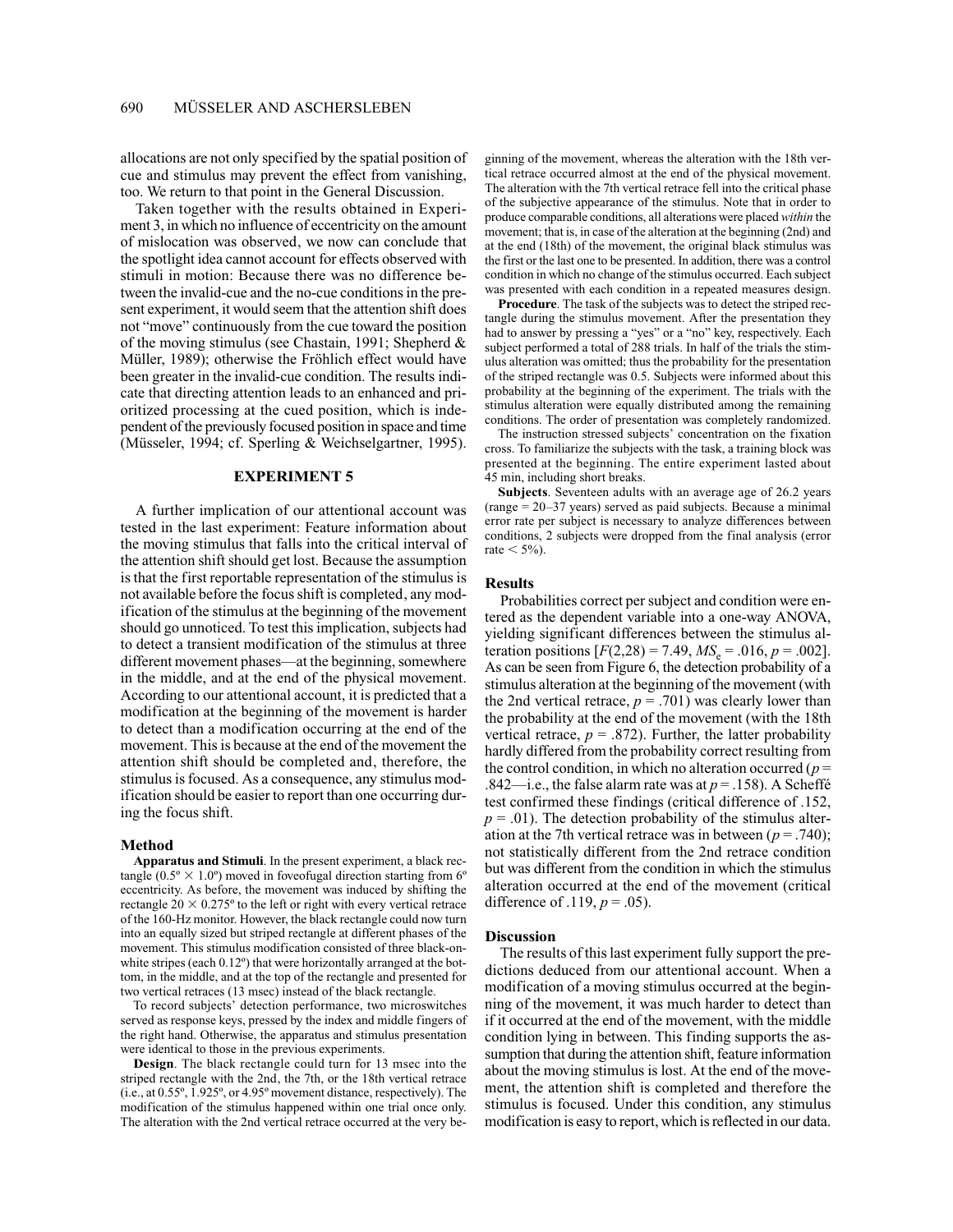

**Figure 6. Mean probabilities correct and standard errors (between subjects) in detecting a stimulus alteration in different phases of the movement. Chance level is .5 (Experiment 5,** *N* **= 15; probabilities based on 144 judgments from each subject for the no-alteration condition and 72 judgments for each of the remaining conditions).**

Note that we used foveofugal movements always starting at the same position  $(6^{\circ})$ . The stimulus alterations at the end of the movement (at about 11º) were much more peripheral than the ones at the beginning (at about 6.5º). If attentional mechanisms were neglected, the reverse result would be plausible due to the remitting resolution of the retina—that is, higher detection probabilities for more centrally presented alterations. Under conditions with the beginning and the end of the movement occurring at the same peripheral eccentricity, an even greater difference between the conditions should be observed.

However, detection probabilities of stimulus alterations at the beginning of the movement were clearly above chance level. Therefore, our attentional account cannot explain the whole variance of the observed results. The critical question is to what extent subjects are able to process two different stimuli as *one* stimulus; the given interpretation of the results makes sense only under this assumption. If we had used two very distinct stimuli (e.g., a big red rectangle changing into a smaller gray rectangle), subjects would probably have been quite good at detecting the alteration under these conditions. The reason for this (expected) difference in detectability is that with very distinct stimuli, different objects are instantiated that are presumably processed in parallel. It is possible that in our experiment the stimuli were still too distinct to always be processed as one single object, thus leading to an increase in the detection of alterations at the beginning of the movement. Nevertheless, the manipulation we applied in the present experiment led—as the attentional account predicts—to an unambiguous difference between the detection probability at the beginning and that at the end of the movement.

# **GENERAL DISCUSSION**

The movement phenomenon examined here—the Fröhlich effect—consists of a mislocation of the first position of the stimulus in the direction of the movement of the stimulus. In Experiment 1, this effect was established by using a computer-generated presentation in which subjects were asked to judge the starting position of a fast-moving stimulus and the location of a stationary stimulus. It was found that subjects tended to make mislocation errors in the direction of the movement of the stimulus, whereas they were very good at localizing the stationary stimulus. The size of this mislocation was dependent on movement speed; that is, more errors were observed under conditions with higher movement speed. Futhermore, a difference between foveopetal and foveofugal movements was observed, revealing increased mislocations under conditions with foveofugal movements.

The next two experiments served as control experiments in which three factors that might influence or even cause the Fröhlich effect were tested. In Experiment 2, it was shown that neither eye movements nor structured background had an effect on the size of the mislocation at least when they were not combined in one condition, and even then, the effect was only slightly reduced. Furthermore, no influence of eccentricity on the size of the effect was observed (Experiment 3). In Experiment 4, we studied the influence of peripheral cuing. Although there was no difference in the size of the mislocation under the invalid-cue versus the no-cue condition, the Fröhlich effect was significantly reduced under valid-cue conditions. Finally, the detection probability of a stimulus modification was clearly reduced at the beginning of a movement in comparison with the end of a movement (Experiment 5).

We explained these effects by means of an attentional account. Before we discuss the present results under this view in more detail, we will check whether other interpretations are equally able to account for the basic effect and the results observed in the present experiments.

## **Alternative Accounts of the Fröhlich Effect**

At first sight, three alternative accounts are at least conceivable. The first explanation came into use with the very early publications regarding the Fröhlich effect; the second one relates the effect to low-level and stimulus-driven processes, and, finally, the third one is based on the idea that response bias might cause the mislocation.

**Historical accounts of the Fröhlich effect**. As mentioned in the introduction, the original interpretation of the effect presented by Fröhlich himself was based on the idea of so-called sensation time (Fröhlich, 1923, 1929), the time needed to generate the central processing stage of a subjective "sensation." According to his interpretation, the perceived mislocation occurs because the generation of a sensation takes time, during which the stimulus moves into the window. Under the assumption that sensation time is constant, this account seems to be valid not only for the effect as such but also for its dependence on velocity (Experiment 1). But, on the other hand, there is no easy way to explain the present cuing effect with a concept like sensation time (Experiment 4): Why is sensation time reduced when a cue is presented before the stimulus?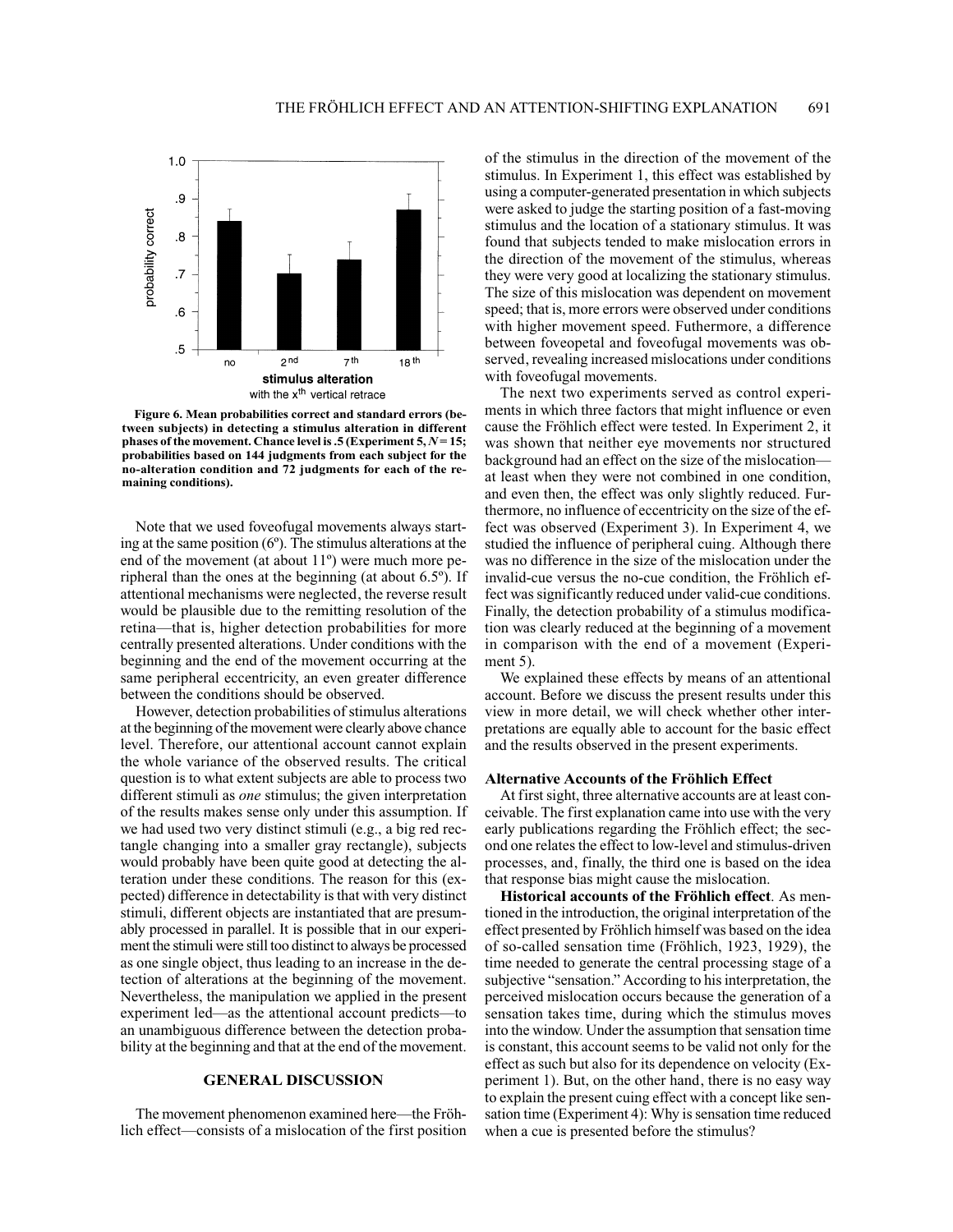# 692 MÜSSELER AND ASCHERSLEBEN

Furthermore, the delay caused by sensation time should occur not only at the first position of the moving stimulus but also at each single part of the movement. Thus, either a moving stimulus should not be perceived at all, or each part of the movement should be perceived with a temporal delay. In the latter case, a location error should not occur. Metzger (1932) pointed out this discrepancy in response to the original explanation presented by Fröhlich. Metzger postulated that the Fröhlich effect reflects differences in processing times of the stimulus at the entrance and at later positions in the window. The attentional account presented in the present paper also assumes these differences in processing times but extends this view to a more functional perspective.

**Stimulus-driven accounts**. Another alternative account might seek the causes for the mislocation at more low level processing stages. For example, when a stimulus moves across the retina, many photoreceptors and the corresponding neurons at the cortical level are stimulated within the integration time of a neuron, yet no motion blur is perceived. It has been suggested that there are motiondeblurring mechanisms to aid the visual system in the analysis of the shape of retinally moving objects (e.g., Anderson & van Essen, 1987; Burr & Ross, 1986; Fahle, 1995; Morgan & Benton, 1989). Metzger (1932) already suggested that there might be a mechanism that prevents blur by inhibiting signals adjacent to the actual object. Laterarriving signals might act to inhibit earlier-arriving signals, thereby preventing blur. At the beginning of a movement, the later-arriving signals inhibit the very first parts of the movement, resulting in a mislocation in the direction of the movement and thus producing the Fröhlich effect. If it is assumed additionally that this inhibition mechanism is time constant, then it would account not only for the Fröhlich effect as such but also for the observed velocity effect.

The foveofugal–foveopetal difference (Experiment 1) can be explained by another nonattentional mechanism the cortical magnification factor. Visual accuity is sharpest at the fovea and declines with eccentric presentation of the target. This decline has been quantitatively related to the cortical magnification factor—the linear extent of the striate cortex to which each degree of the retina projects (Cowey & Rolls, 1974; Drasdo, 1977). For example, the increase in the threshold for motion detection with eccentricity can be compensated for by increasing the size of eccentric gratings in proportion to the cortical magnification factor (Johnston & Wright, 1985). The solution in the periphery is not as precise as it is near the fovea, which could lead to a more pronounced mislocation in foveofugal movements than in foveopetal movements.

Data that definitely rule out both of these explanations were obtained in Experiments 3–5. In Experiment 3, no influence of eccentricity on the size of the Fröhlich effect was observed at all, while the cortical magnification account described above would predict an increase in the mislocation with increasing eccentricity. In Experiment 5, the detection probability of an alteration in the moving stimulus was found to actually decrease with more foveal

presentations, whereas an increase would be expected under the influence of the cortical magnification factor. The inhibition mechanism preventing the motion blur should be sensitive for the eccentricity variation as well because fewer receptors are stimulated by a moving stimulus in the periphery than in the fovea.

Furthermore, neither explanation can account for the results obtained in Experiment 4, in which less mislocation was observed under valid-cue conditions. In sum, accounts that attribute the causes of the Fröhlich effect to pure stimulus-driven factors like the inhibition mechanism for motion blur or the cortical magnification factor cannot explain the data set obtained in the present experiments.

**A response-bias account**. Response bias might cause the observed mislocation in at least two ways. First, subjects might simply have produced an undershooting in their movements with the mouse cursor, which might have been caused—for example—by inadvertent arm movements. This would at least explain the mislocation observed with foveopetal movements. On the other hand, with foveofugal movements, a reversed error—that is, a mislocation in the direction *opposite* to the movement—should be observed, which was not the case. Additionally, the influence of such a response bias should increase with increasing eccentricity, but the results obtained in Experiment 3 showed no sensitivity to eccentricity at all.

Second, it is possible that there is some attraction arising from the *end* of the stimulus movement. This might shift the judgment of the starting position of the movement toward the end. On the other hand, this account can explain neither the reduction of the mislocation under cued conditions, as shown in Experiment 4, nor the reduced detection probabilities at the beginning of the movement, as observed in Experiment 5. In general, higher order response biases do not satisfactorily explain the observed results.

#### **Evaluating the Attentional Account**

The attentional account basically assumes that upon stimulus presentation, the focus of attention is shifted to the stimulus. But because this shift takes time, the stimulus will have moved a certain distance before the focus reaches it. Thus, if the first perceived position of the stimulus is determined after the completion of the focus shift, this reported location necessarily deviates from the position of its physical appearance.

This account explains the Fröhlich effect in several ways. It correctly predicts that its size depends lawfully on movement speed (Experiment 1): A faster stimulus moves a greater distance than a slower one during an attention shift. Further, it was confirmed that the processing of the moving stimulus benefits from a preceding peripheral cue that announces the subsequent movement and induces a preliminary focus shift to the position of the moving stimulus. As a consequence, the Fröhlich effect is reduced (Experiment 4). Using a detection task we were able to show that the feature information of the moving stimulus, which falls into the critical interval of the attention shift, is lost; that is, when a modification of a moving stimulus occurs at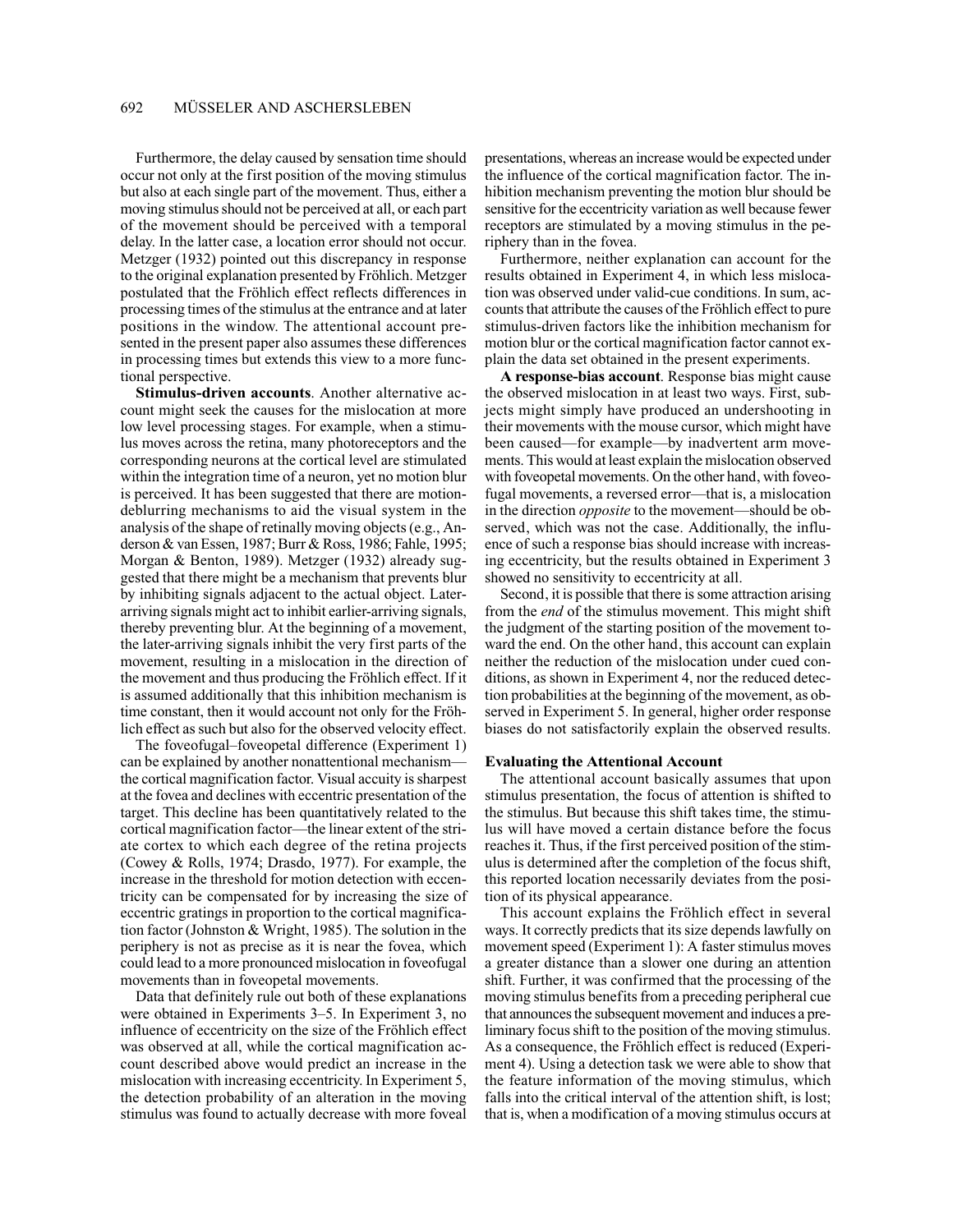the beginning of the movement, it is much harder to detect than if it occurs at the end of the movement (Experiment 5).

More indirect confirmation for the attentional account arises from Experiment 2: Here, results reveal that the effect depends very little on the presentation of a structured visual background. No dependence was expected at all because the time required for an attention shift should be independent of external stimulus parameters like the visual context. Moreover, the effect does not seem to originate from eye movements; a small but reliable reduction of the Fröhlich effect was observed only if eye movements were executed in the presence of a visual background. This might result from greater accuracy under conditions in which eye movements are carried out with a visual background (Collewijn et al., 1988; Lemij & Collewijn, 1989). In any case, there is growing evidence that eye movements and attentional mechanisms are closely linked (for a recent overview, see Van der Heijden, 1992, chap. 4.7–4.8; cf. the "premotor theory of attention" by Rizzolatti, Riggio, Dascola, & Umiltà, 1987; Umiltà, Riggio, Dascola, & Rizzolatti, 1991).

However, there are some unexpected findings as well: First of all, the Fröhlich effect is much larger with foveofugal movements than with foveopetal movements (Experiment 1). We already mentioned that this difference could point to a peripheral processing difference rather than to a central attentional one, perhaps due to sensitivity differences between foveofugal and foveopetal movements (Mateeff & Hohnsbein, 1988; Mateeff et al., 1991) and between motion perception in the fovea and in the periphery (Finlay, 1982; Johnston & Wright, 1985; Van de Grind, Koenderink, Van Doorn, Milders, & Voerman, 1993). Additionally, it is true that the Fröhlich effect is reduced with a preceding peripheral cue—as expected—but this reduction is rather small (Experiment 4). One reason might be that the interval between the appearance of the cue and that of the stimulus is too short to complete the attention shift. Experiments using longer SOAs between cue and stimulus have to be done to clarify this question. On the other hand, we do not expect the Fröhlich effect to disappear completely even under optimal cuing conditions. Fröhlich himself claimed (in his original report of 1929) that the effect does not vanish completely even under conditions in which the spatial position (and the time) of the appearance of the stimulus is known in advance and the eyes are fixating on that point. This is not a general problem for an attention-shifting account since every appearance of a stimulus should trigger attentional as well as other informational processes. This is assumed to be true even if the stimulus appears at the fixated and focused position. First of all, there can be high or low attentional engagement at that position. But even if it is high, the effect should not vanish completely because all attentional mechanisms must be based on the output of other informational processes (see below). Attentional shifts by themselves are not sufficient for the perception of a stimulus. They only facilitate, prime, or enhance other processes, and—in our view—they play a significant part in the judgment of stimulus location.

## **Conclusions**

Our attentional account for explaining the Fröhlich effect shows that selection mechanisms are not merely space based; rather, they also establish a spatial representation that is used for perceptual judgment. In this sense, attentional mechanisms are also space establishing (Müsseler, 1997; Müsseler & Aschersleben, 1996). This was inferred from three well-known properties of visual attention: First, an attention shift is elicited by the appearance of a stimulus in the periphery. Second, this shift takes time, and third, a phenomenal representation is not available before the end of the attention shift.

The more general assumptions on which our attentional explanation is based are identical to those applied to metacontrast masking (Neumann & Müsseler, 1990a, 1990b; see also Neumann, 1990). The basic assumption is that the presentation of a visual stimulus triggers two kinds of processes that take place simultaneously: a *coding process* and an *attentional process*. Coding processes encompass all operations that serve to create an internal code of the stimulus—for example, computing its contour, its color, size, location, and so on. An attentional process is initiated by the transient response to the appearance of the stimulus and consists of a shift of the attentional focus to the stimulus, that is, toward its approximate location. Only after this focus shift has been completed will the result of the coding processes be phenomenally represented (i.e., be available for the subject's explicit report). It is assumed that as a result of the coding processes the updating of an internal spatial map of the visual environment takes place and that the latency of this updating is shorter than that of attentional processes. Hence, it is possible that the spatial map changes while the focus shift is still under way. Because only the state of the spatial map at the end of the focus shift is phenomenally available, changes of the stimulus that occur during the focus shift will go unnoticed (cf. the comparable account for metacontrast masking by Bachmann, 1984, 1994, 1997; see also Aschersleben & Bachmann, 1998).

This approach can be related to a broader class of stimulus arrangements: A stimulus triggers a shift of attention but is somehow modified when the shift is executed. What is perceived is not the state of the stimulus when it elicits the attention shift, but its state when the shift reaches it. In the case of the Fröhlich effect, the modification consists of the movement to a different position in space (cf. the explanation for another movement-induced effect reported in Müsseler & Neumann, 1992). In the case of the metacontrast, the modification consists of the test stimulus being replaced by the mask. Whether this explanation can be applied to further perceptual illusions has to be clarified in future research.

#### **REFERENCES**

- Adam, J. J., Paas, F. G. W. C., Ekering, J., & van Loon, E. M. (1995). Spatial localization: Tests of a two-process model. *Experimental Brain Research*, **102**, 531-539.
- Allport, A. (1989). Visual attention. In M. I. Posner (Ed.), *Foundations of cognitive sciences* (pp. 631-681). Cambridge, MA: MIT Press.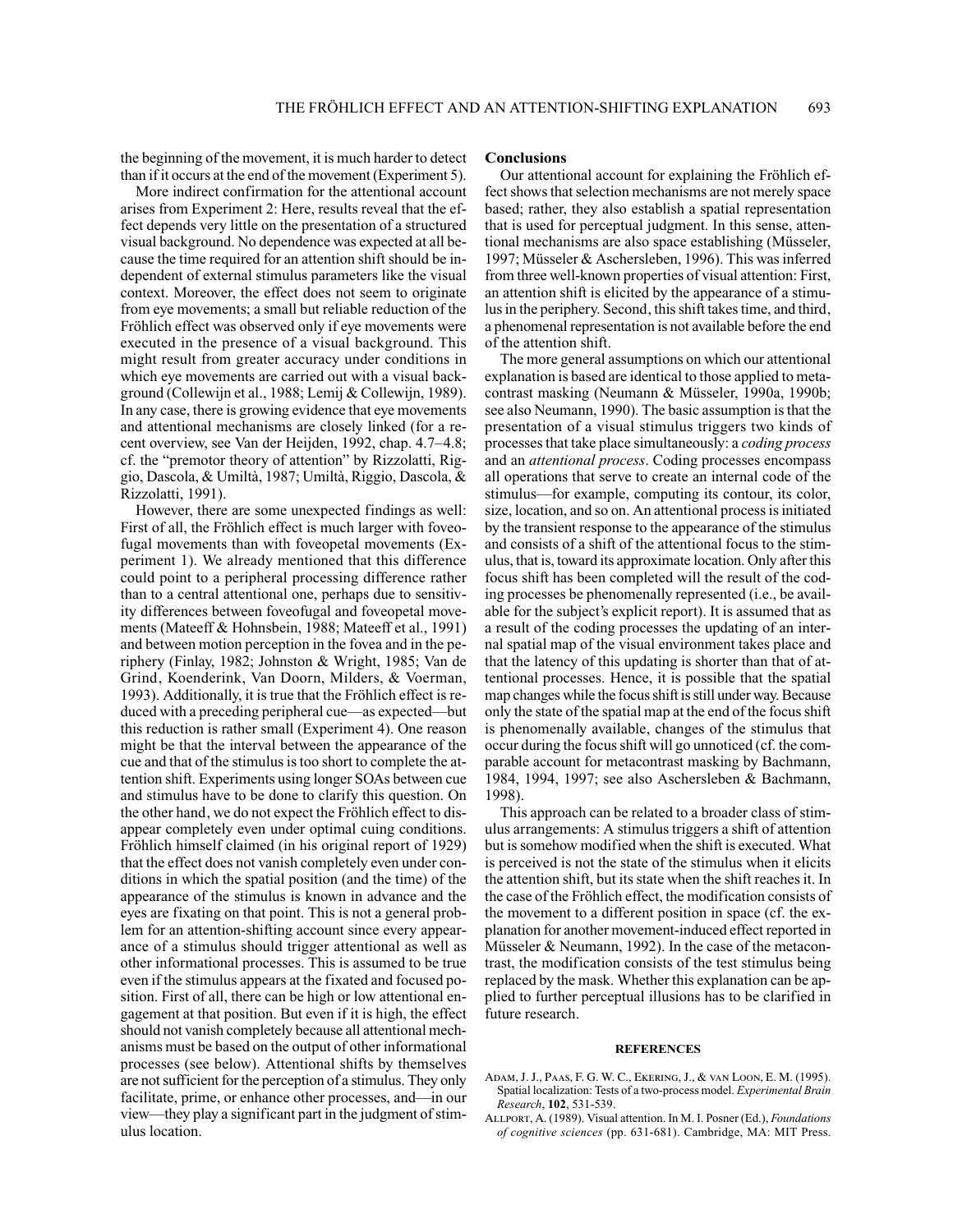# 694 MÜSSELER AND ASCHERSLEBEN

- Alpern, M. (1953). Metacontrast. *Journal of the Optical Society of America*, **43**, 648-657.
- Anderson, C. H., & van Essen, D. C. (1987). Shifter circuits: A computational strategy for dynamic aspects of visual processing. *Proceedings of the National Academy of Sciences*, **84**, 6297-6301.
- Aschersleben, G., & Bachmann, T. (1998). *Synchronization and metacontrast: Evidence for the dual-process attentional theory*. Manuscript submitted for publication.
- Aschersleben, G., & Müsseler, J. (1998). *Dissociations in the timing of stationary and moving stimuli*. Manuscript submitted for publication.
- BACHMANN, T. (1984). The process of perceptual retouch: Nonspecific afferent activation dynamics in explaining visual masking. *Perception & Psychophysics*, **35**, 69-84.
- Bachmann, T. (1994). *Psychophysiology of visual masking. The fine structure of conscious experience*. New York: Nova Science.
- BACHMANN, T. (1997). Visibility of brief images: The dual-process approach. *Consciousness & Cognition*, **6**, 491-518.
- BALDO, M. V. C., & KLEIN, S. A. (1995). Extrapolation or attention shift? *Nature*, **378**, 565-567.
- BECKER, W., & FUCHS, A. F. (1969). Further properties of the human saccadic system: Eye movements and correction saccades with and without visual fixation points. *Vision Research*, **9**, 1247-1258.
- Burr, D. C., & Ross, J. (1986). Visual processing of motion. *Trends in Neurosciences*, **9**, 304-307.
- BUTLER, B. E., & CURRIE, A. (1986). On the nature of perceptual limits in vision: A new look at lateral masking. *Psychological Research*, **48**, 201-209.
- CHASTAIN, G. (1991). Effects of abruptly appearing clutter on a peripherally precued covert attention shift. *Journal of General Psychology*, **118**, 31-44.
- Collewijn, H., Erkelens, C. J., & Steinman, R. M. (1988). Binocular coordination of human horizontal saccadic eye movements. *Journal of Physiology*, **404**, 157-182.
- Cowey, A., & Rolls, E. T. (1974). Human cortical magnification factor and its relation to visual acuity. *Experimental Brain Research*, **21**, 447-454.
- Crawford, T. J., & Müller, H. J. (1992). Spatial and temporal effects of spatial attention on human saccadic eye movements. *Vision Research*, **32**, 293-304.
- Deubel, H., Wolf, W., & Hauske, G. (1982). Corrective saccades: Effect of shifting the saccade goal. *Vision Research*, **22**, 353-364.
- DRASDO, N. (1977). The neural representation of visual space. *Nature*, **266**, 552-556.
- Driver, J., & Baylis, G. C. (1989). Movement and visual attention: The spotlight metaphor breaks down. *Journal of Experimental Psychology: Human Perception & Performance*, **15**, 448-456.
- DRIVER, J., McLeon, P., & DIENES, Z. (1992a). Are direction and speed coded independently by the visual system? Evidence from visual search. *Spatial Vision*, **6**, 133-147.
- Driver, J., McLeod, P., & Dienes, Z. (1992b). Motion coherence and conjunction search: Implications for guided search theory. *Perception & Psychophysics*, **51**, 79-85.
- Eriksen, C. W., & Murphy, T. D. (1987). Movement of attentional focus across the visual field: A critical look at the evidence. *Perception & Psychophysics*, **42**, 299-305.
- Fahle, M. (1995). Perception of oppositely moving verniers and spatiotemporal interpolation. *Vision Research*, **35**, 925-937.
- FINKE, R. A., FREYD, J. J., & SHYI, G. C. W. (1986). Implied velocity and acceleration induce transformations of visual memory. *Journal of Experimental Psychology: General*, **115**, 175-188.
- Finlay, D. (1982). Motion perception in the peripheral visual field. *Perception*, **11**, 457-462.
- FREYD, J. J., & FINKE, R. A. (1985). A velocity effect for representational momentum. *Bulletin of the Psychonomic Society*, **23**, 443-446. Fröhlich, F. W. (1923). Über die Messung der Empfindungszeit [Measur-
- ing the time of sensation]. *Zeitschrift für Sinnesphysiologie*, **54**, 58-78. Fröhlich, F. W. (1925). Über die Methoden der Empfindungszeitmes-
- sung in Gebiete des Gesichtssinnes [On methods to measure the time of sensation in the sense of sight]. *Archiv für die gesamte Psychologie*, **208**, 131.
- Fröhlich, F. W. (1929). *Die Empfindungszeit: Ein Beitrag zur Lehre der Zeit-, Raum- und Bewegungswahrnehmung*. Jena: Fischer.
- Fröhlich, F. W. (1930). Über die Messung der Empfindungszeit: Eine Erwiderung auf experimenteller Grundlage [Measuring the time of sensation: A reply on experimental basis]. *Psychologische Forschung*, **13**, 285-288.
- Fröhlich, F. W. (1932). Bemerkungen zu G. E. Müllers Kritik der Empfindungszeitmessung [Remarks on the criticism of G. E. Müller of the measurement of sensation time]. *Zeitschrift für Psychologie und Physiologie der Sinnesorgane*, **62**, 246-249.
- HAGENAAR, R., & VAN DER HEIJDEN, A. H. C. (1997). Location errors in partial-report bar-probe experiments: In search of the origin of cuealignment problems. *Memory & Cognition*, **25**, 641-652.
- HAYES, A., & FREYD, J. J. (1995). Attention and representational mo*mentum* (Tech. Rep. No. 95-12). Eugene: University of Oregon.
- Hecht, H. (1995). Retinal, attentional, and causal aspects of illusorymotion directionality. *Psychological Research*, **57**, 70-79.
- Henson, D. B. (1979). Investigation into corrective saccadic eye movements for refixation amplitudes of 10 deg and below. *Vision Research*, **19**, 57-61.
- Hikosaka, O., Miyauchi, S., & Shimojo, S. (1993a). Focal visual attention produces illusory temporal order and motion sensation. *Vision Research*, **33**, 1219-1240.
- HIKOSAKA, O., MIYAUCHI, S., & SHIMOJO, S. (1993b). Voluntary and stimulus-induced attention detected as motion sensation. *Perception*, **22**, 517-526.
- HOROWITZ, T., & TREISMAN, A. (1994). Attention and apparent motion. *Spatial Vision*, **8**, 193-219.
- HUYNH, H., & FELDT, L. S. (1980). Performance of traditional *F*-test in repeated measure designs under covariance heterogeneity. *Communication in Statistics: Theory & Methods*, **A9**, 61-74.
- Johnston, A., & Wright, M. J. (1985). Lower thresholds of motion for gratings as a function of eccentricity and contrast. *Vision Research*, **25**, 179-185.
- JONIDES, J. (1981). Voluntary versus automatic control over the mind's eye's movement. In J. B. Long & A. D. Baddeley (Eds.), *Attention and performance IX* (pp. 187-203). Hillsdale, NJ: Erlbaum.
- Kwak, H. W., Dagenbach, D., & Egeth, H. (1991). Further evidence for a time-independent shift of the focus of attention. *Perception & Psychophysics*, **49**, 473-480.
- Lemij, H. G., & Collewijn, H. (1989). Differences in accuracy of human saccades between stationary and jumping targets. *Vision Research*, **29**, 1737-1748.
- Mateeff, S., & Gourevich, J. (1983). Peripheral vision and perceived visual direction. *Biological Cybernetics*, **49**, 111-118.
- Mateeff, S., & Hohnsbein, J. (1988). Perceptual latencies are shorter for motion towards the fovea than for motion away. *Vision Research*, **28**, 711-719.
- Mateeff, S., Yakimoff, N., Hohnsbein, J., Ehrenstein, W. H., Boh-DANECKY, Z., & RADIL, T. (1991). Selective directional sensitivity in visual motion perception. *Vision Research*, **31**, 131-138.
- McLeod, P., Driver, J., Dienes, Z., & Crisp, J. (1991). Filtering by movement in visual search. *Journal of Experimental Psychology: Human Perception & Performance*, **17**, 55-64.
- Metzger, W. (1932). Versuch einer gemeinsamen Theorie der Phänomene Fröhlichs und Hazeloffs und Kritik ihrer Verfahren zur Messung der Empfindungszeit [An attempt toward a common theory of the phenomena of Fröhlich and Hazeloff and a criticism of their methods to measure sensation time]. *Psychologische Forschung*, **16**, 176- 200.
- MILLER, J. (1989). The control of attention by abrupt visual onsets and offsets. *Perception & Psychophysics*, **45**, 567-571.
- Morgan, M. J., & Benton, S. (1989). Motion-deblurring in human vision. *Nature*, **340**, 385-386.
- Müller, G. E. (1931). Erklärung der Erscheinungen eines mit konstanter Geschwindigkeit bewegten Lichtstreifens, insbesondere auch des Pihl–Fröhlichschen Phänomens [Explanation of the phenomenon of a lighted bar moving at a constant speed, especially the Pihl–Fröhlich phenomenen]. *Zeitschrift für Sinnesphysiologie*, **62**, 167-202.
- MÜLLER, H. J., & FINDLAY, J. M. (1988). The effect of visual attention on peripheral discrimination thresholds in single and multiple element displays. *Acta Psychologica*, **69**, 129-155.
- MÜLLER, H. J., & RABBITT, P. M. (1989). Reflexive and voluntary orienting of visual attention: Time course of activation and resistance to